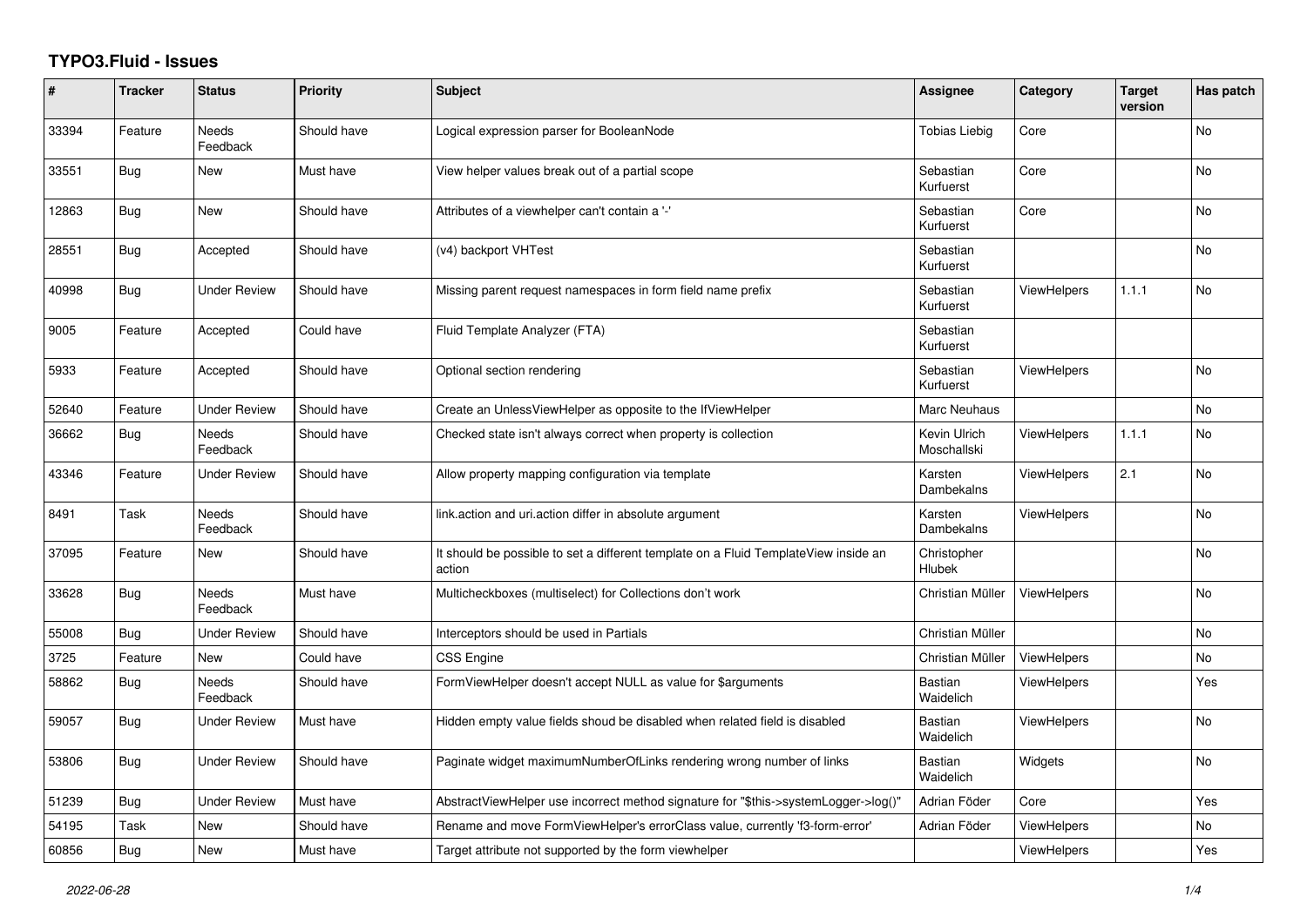| #     | <b>Tracker</b> | <b>Status</b>       | <b>Priority</b> | <b>Subject</b>                                                                                              | <b>Assignee</b> | Category    | <b>Target</b><br>version | Has patch |
|-------|----------------|---------------------|-----------------|-------------------------------------------------------------------------------------------------------------|-----------------|-------------|--------------------------|-----------|
| 58983 | Bug            | New                 | Should have     | format.date does not respect linebreaks and throws exception                                                |                 |             |                          | <b>No</b> |
| 58921 | Bug            | New                 | Should have     | f:form.* VHs crash if NOT inside f:form but followed by f:form                                              |                 |             |                          | No        |
| 57885 | Bug            | New                 | Must have       | Inputs are cleared from a second form if the first form produced a vallidation error                        |                 |             |                          | No        |
| 54284 | Bug            | New                 | Should have     | Default Option for Switch/Case VH                                                                           |                 | ViewHelpers |                          | No        |
| 52591 | Bug            | New                 | Should have     | The Pagination Widget broken for joined objects                                                             |                 |             |                          | No        |
| 52419 | Bug            | New                 | Should have     | Wrong PHPDocs notation for default value inline f:translate viewhelper                                      |                 |             | 2.0                      | No        |
| 49600 | Bug            | New                 | Should have     | f:form tag shown as a HTML on frontend                                                                      |                 | ViewHelpers |                          | No        |
| 49038 | <b>Bug</b>     | New                 | Must have       | form.select does not select the first item if prependOptionValue is used                                    |                 |             |                          | No        |
| 45384 | Bug            | New                 | Must have       | Persisted entity object in widget-configuration cannot be deserialized (after reload)                       |                 | Widgets     | 2.0.1                    | <b>No</b> |
| 40064 | Bug            | New                 | Must have       | Multiselect is not getting persisted                                                                        |                 | ViewHelpers |                          | No        |
| 39990 | Bug            | New                 | Should have     | Same form twice in one template: hidden fields for empty values are only rendered<br>once                   |                 | Core        |                          | <b>No</b> |
| 38369 | Bug            | New                 | Must have       | Resource ViewHelpers should not fall back to request package                                                |                 | View        |                          | No        |
| 37619 | Bug            | New                 | Should have     | Fatal Error when using variable in name attribute of Section ViewHelper                                     |                 | ViewHelpers |                          | <b>No</b> |
| 36655 | Bug            | New                 | Should have     | Pagination Links                                                                                            |                 | Widgets     |                          | No        |
| 30937 | <b>Bug</b>     | New                 | Should have     | CropViewHelper stringToTruncate can't be supplied so it can't be easily extended                            |                 | ViewHelpers |                          | Yes       |
| 28554 | <b>Bug</b>     | New                 | Should have     | (v4) implement feature flag to disable caching                                                              |                 |             |                          | No        |
| 28553 | <b>Bug</b>     | New                 | Should have     | improve XHProf test setup                                                                                   |                 |             |                          | No        |
| 28552 | Bug            | New                 | Should have     | (v5) write ViewHelper test for compiled run; adjust functional test to do two passes<br>(uncached & cached) |                 |             |                          | No        |
| 28550 | Bug            | New                 | Should have     | (v4) make widgets cacheable, i.e. not implement childnodeaccess interface                                   |                 |             |                          | No        |
| 28549 | <b>Bug</b>     | New                 | Should have     | make widgets cacheable, i.e. not implement childnodeaccess interface                                        |                 |             |                          | No        |
| 27607 | Bug            | New                 | Must have       | Make Fluid comparisons work when first element is STRING, second is NULL.                                   |                 | Core        |                          | No        |
| 13045 | <b>Bug</b>     | New                 | Should have     | Entity decode of strings are different between if-conditions and output of variable                         |                 |             |                          |           |
| 8648  | Bug            | New                 | Should have     | format.crop ViewHelper should support all features of the crop stdWrap function                             |                 | ViewHelpers |                          | No        |
| 3481  | Bug            | New                 | Should have     | Use ViewHelperVariableContainer in PostParseFacet                                                           |                 | Core        |                          | No        |
| 46289 | <b>Bug</b>     | Needs<br>Feedback   | Should have     | Enable Escaping Interceptor in XML request format                                                           |                 | View        | 2.0.1                    | No        |
| 65424 | Bug            | <b>Under Review</b> | Should have     | SelectViewHelper must respect option(Value Label)Field for arrays                                           |                 | ViewHelpers |                          | No        |
| 52536 | Bug            | <b>Under Review</b> | Should have     | Errorclass not set if no property-attribute set                                                             |                 |             |                          |           |
| 50888 | <b>Bug</b>     | <b>Under Review</b> | Should have     | WSOD by changing name of section and if Fluid caches are generated                                          |                 |             |                          | No        |
| 47006 | Bug            | <b>Under Review</b> | Should have     | widget identifier are not unique                                                                            |                 |             |                          | No        |
| 44234 | <b>Bug</b>     | <b>Under Review</b> | Should have     | selectViewHelper's sorting does not respect locale collation                                                |                 | ViewHelpers | 2.1                      | No        |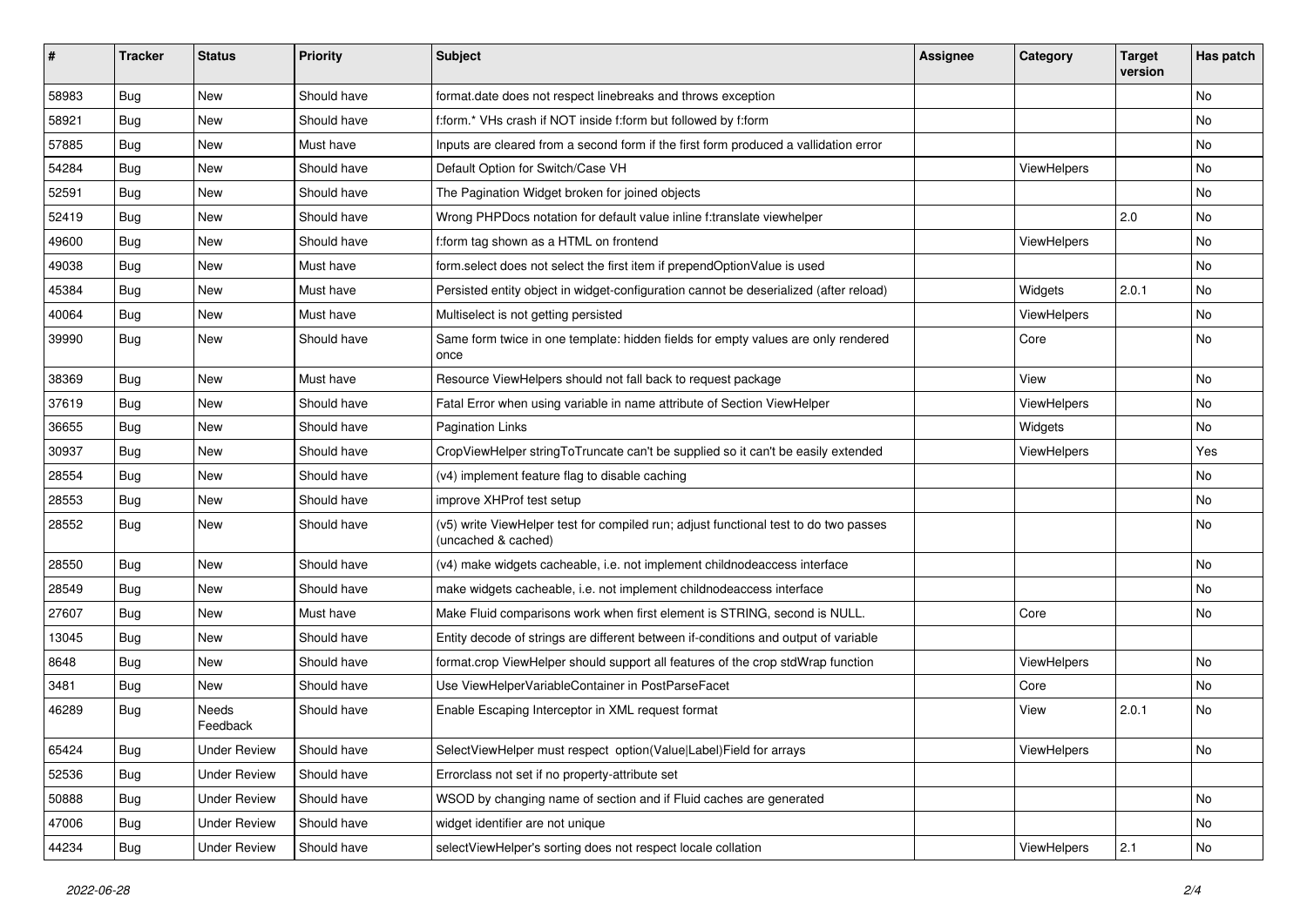| #     | <b>Tracker</b> | <b>Status</b>       | <b>Priority</b> | <b>Subject</b>                                                                     | <b>Assignee</b> | Category    | <b>Target</b><br>version | Has patch |
|-------|----------------|---------------------|-----------------|------------------------------------------------------------------------------------|-----------------|-------------|--------------------------|-----------|
| 34682 | Bug            | <b>Under Review</b> | Should have     | Radio Button missing checked on validation error                                   |                 | ViewHelpers |                          | <b>No</b> |
| 62346 | Feature        | <b>New</b>          | Could have      | f:comment should have high precende                                                |                 | Core        | 3.x                      | No        |
| 60271 | Feature        | New                 | Should have     | Paginate viewhelper, should also support arrays                                    |                 |             |                          | No        |
| 60181 | Feature        | New                 | Could have      | Caching mechanism for Fluid Views/Templates                                        |                 | View        |                          | No        |
| 60003 | Feature        | New                 | Should have     | Add required-Attribute to f:form.password                                          |                 | ViewHelpers |                          | No        |
| 51277 | Feature        | New                 | Should have     | ViewHelper context should be aware of actual file occurrence                       |                 |             |                          | No        |
| 51100 | Feature        | New                 | Must have       | Links with absolute URI should have the option of URI Scheme                       |                 | ViewHelpers |                          | No        |
| 48355 | Feature        | New                 | Could have      | Assign output of viewhelper to template variable for further processing.           |                 |             |                          |           |
| 46545 | Feature        | New                 | Should have     | Better support for arrays in options of SelectViewHelper                           |                 |             |                          | <b>No</b> |
| 45153 | Feature        | New                 | Should have     | f:be.menus.actionMenuItem - Detection of the current select option is insufficient |                 |             |                          | No        |
| 42397 | Feature        | New                 | Should have     | Missing viewhelper for general links                                               |                 |             |                          | <b>No</b> |
| 40081 | Feature        | New                 | Should have     | Allow assigned variables as keys in arrays                                         |                 |             |                          | No        |
| 39936 | Feature        | New                 | Should have     | registerTagAttribute should handle default values                                  |                 | ViewHelpers |                          | No        |
| 38130 | Feature        | New                 | Should have     | Checkboxes and multiple select fields should have an assignable default value      |                 |             |                          | No        |
| 36559 | Feature        | New                 | Could have      | New widget progress bar                                                            |                 |             |                          | Yes       |
| 36410 | Feature        | New                 | Should have     | Allow templates to send arguments back to layout                                   |                 | ViewHelpers |                          | No        |
| 33215 | Feature        | New                 | Should have     | RFC: Dynamic values in ObjectAccess paths                                          |                 |             |                          | No        |
| 31955 | Feature        | New                 | Should have     | f:uri.widget                                                                       |                 | Widgets     |                          | No        |
| 30555 | Feature        | New                 | Could have      | Make TagBuilder more extensible                                                    |                 | Core        |                          | No        |
| 10472 | Feature        | New                 | Could have      | Fluid Standalone distribution                                                      |                 | Core        |                          | No        |
| 9514  | Feature        | New                 | Should have     | Support explicit Array Arguments for ViewHelpers                                   |                 |             |                          |           |
| 7608  | Feature        | New                 | Could have      | Configurable shorthand/object accessor delimiters                                  |                 | Core        |                          | Yes       |
| 4704  | Feature        | New                 | Should have     | Improve parsing exception messages                                                 |                 | Core        |                          |           |
| 1907  | Feature        | New                 | Could have      | Default values for view helpers based on context                                   |                 | Core        |                          |           |
| 45345 | Feature        | Needs<br>Feedback   | Should have     | Easy to use comments for fluid that won't show in output                           |                 |             |                          |           |
| 8989  | Feature        | Needs<br>Feedback   | Could have      | Search path for fluid template files                                               |                 | View        |                          | <b>No</b> |
| 3291  | Feature        | Needs<br>Feedback   | Should have     | Cacheable viewhelpers                                                              |                 |             |                          | No        |
| 49756 | Feature        | <b>Under Review</b> | Should have     | Select values by array key in checkbox viewhelper                                  |                 |             |                          | No        |
| 46257 | Feature        | <b>Under Review</b> | Should have     | Add escape sequence support for Fluid                                              |                 | Core        |                          | No        |
| 56237 | Task           | New                 | Should have     | in-line (Condition)ViewHelpers should not evaluate on parsing                      |                 |             |                          | No        |